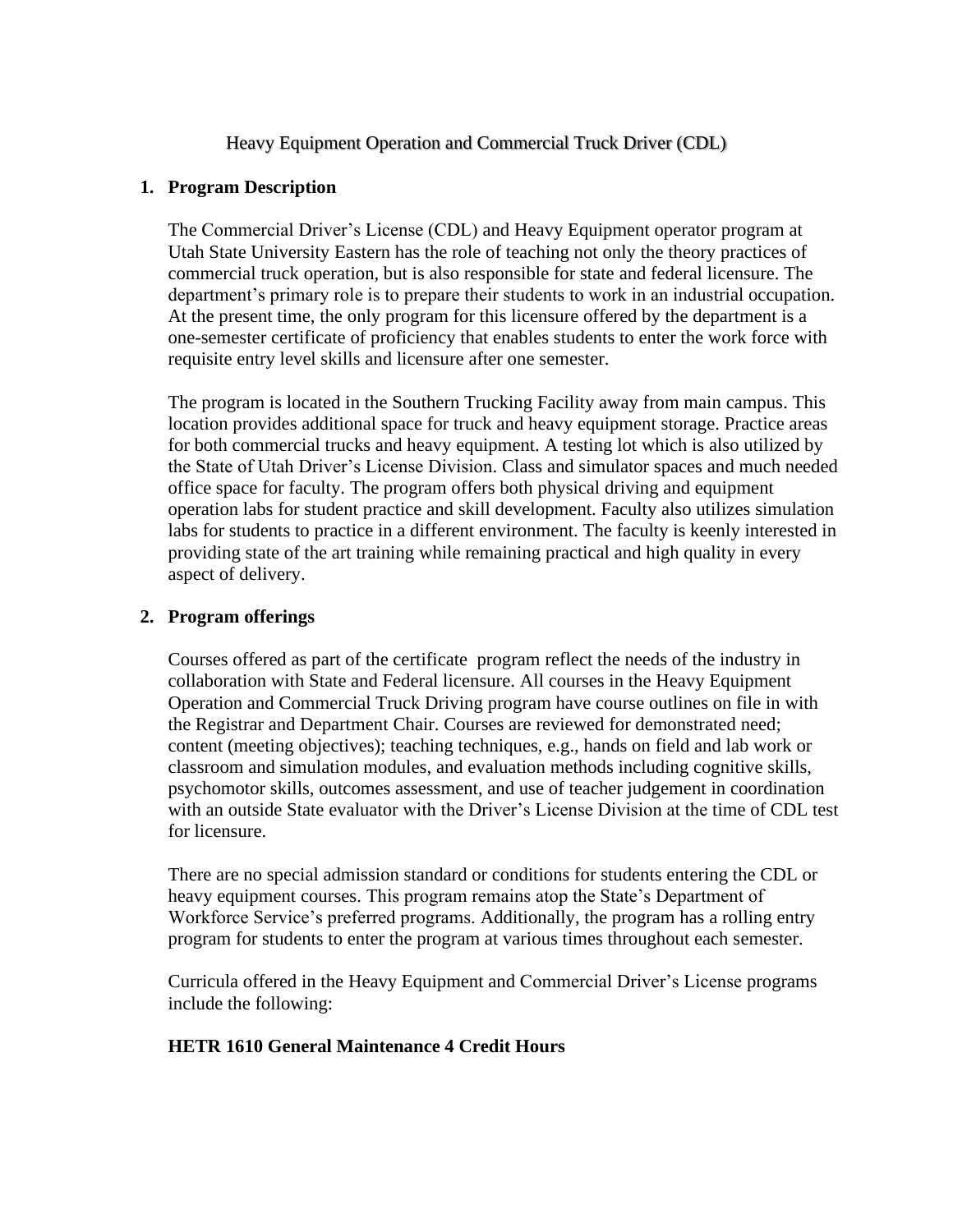Students will learn field troubleshooting on a variety of equipment including engines, transmissions, final drives, and electrical/battery systems. Safety training will be emphasized in all aspects of general maintenance.

## **HETR 1620 Front End Loader Operation 2 Credit Hours**

Students will learn theory and practical operation of a front end loader, and related pieces of equipment. Students will demonstrate all phases of operation from pre-shift to postshift inspections, safety operation, truck loading, rough grading excavation, fueling, lubrication, and field troubleshooting.

### **HETR 1630 Tractor Loader Backhoe Operation 2 Credits**

Students will learn theory and practical operation of tractor loader backhoe. Students will demonstrate competence in trenching, hazardous digging, demolition, truck loading, and grading. Field troubleshooting lubrication, general maintenance, and special emphasis on safety and hazard awareness.

## **HETR 1640 Hydraulic Excavator Operation 2 Credits**

Teaches safe operation and maintenance of hydraulic excavators, including standard and telescoping excavators. Learn basic operation of equipment in performing earthwork activities, such as basic digging techniques, various truck loading exercises, tramming, quick couplers, trench box, and more. Students will become familiar with safety issues and preventative maintenance activities.

# **HETR 1650 Motor Grader Operation 2 Credits**

Students will learn theory and practical operation of a motor grader. Students will demonstrate competence in pre-shift and post-shift inspections, finish grading, road maintenance, snow removal, safety roading, grade stake reading, field troubleshooting, lubrication, and basic maintenance.

### **HETR 1660 Dozer Operator 2 Credits**

Students will learn theory and practical operation of a dozer. Students will demonstrate competence in pre-shift and post-shift inspections. Students will also show competence in safe operation, excavation demolition, slot dozing, road building, push cat and cutting grade, fueling, lubrication, and field troubleshooting.

### **HETR 1670 Forklift Operation 2 Credits**

Course focuses on knowledge necessary to be a certified forklift operator. Content includes pre-operation vehicle-inspection, vehicle capacity and stability, SAFE operating instruction, and maintenance requirements. Students will become familiar with safe load manipulation, stacking and unstacking load, pedestrian traffic where the vehicle will be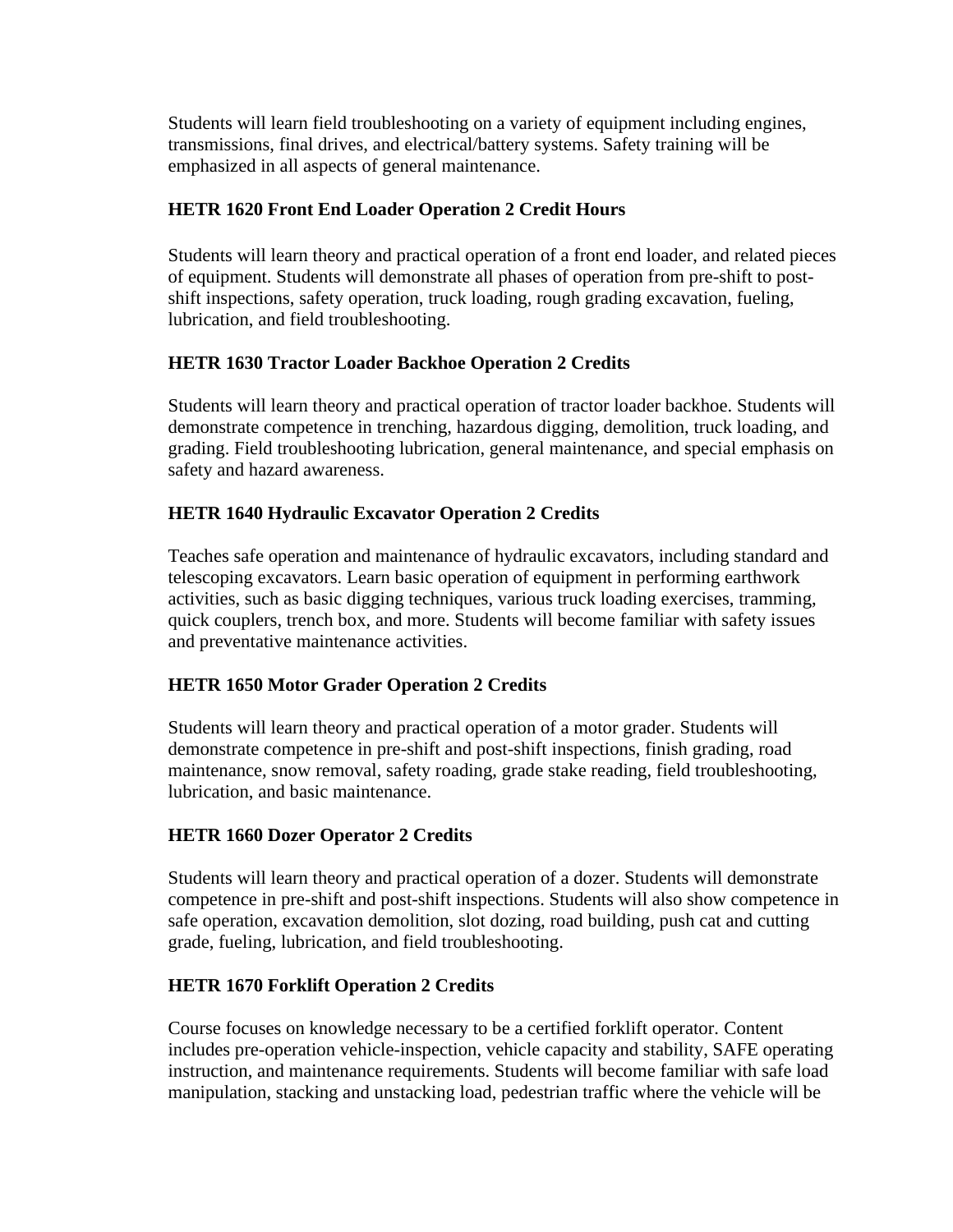operated, and will cover narrow aisles and other restricted places where the vehicle will be operated.

## **HETR 2750 Advanced Trailering Techniques – 2 Credit Hours**

Students demonstrate proficiency with pre-inspection, coupling/uncoupling, and the safe operation of belly dump trailers and doubles.

## **HETR 2760 Dump and Trailering 2 Credit Hours**

Students will learn theory and practical operation of a dump truck and drop deck low-boy trailer, the safest way to load and lash each piece of equipment for transport, P.T.O. operation, overhead hazards, safe backing, fueling, lubrication, chain and boomer safety, tire care, and safety.

## **HETR 2770 Laws and Regulations 4 Credit Hours**

Theory course which describes laws and regulations, defensive driving, principles of haulage and operation of equipment, safety procedures, and preparation for examination. This course, along with [HETR](https://catalog.usu.edu/preview_course_nopop.php?catoid=12&coid=89935) 2780 and [HETR](https://catalog.usu.edu/preview_course_nopop.php?catoid=12&coid=89936) 2790, is intended to prepare students for their Commercial Driver's License (CDL) and employment in the trucking industry. Intended to provide the material and experience necessary to pass the written exam for the class A Commercial Driver's License.

### **HETR 2780 Maintenance 3 credit hours**

Includes lubrication, fluid maintenance, tire and wheel maintenance, electrical maintenance, driving observation, and testing based on knowledge, skills and safety attitude. This course, along with [HETR](https://catalog.usu.edu/preview_course_nopop.php?catoid=12&coid=89934) 2770 and [HETR](https://catalog.usu.edu/preview_course_nopop.php?catoid=12&coid=89936) 2790, is intended to prepare students for their Commercial Driver's License (CDL) and employment with the trucking industry.

### **HETR 2790 Behind the Wheel 6 credit hours**

Covers on and off highway procedures, driving with and without loads, turning, cornering, backing, braking (gear and pedal), shifting, road speeds, traffic, signals, road signs, pre and post shift inspections. This course, along with [HETR](https://catalog.usu.edu/preview_course_nopop.php?catoid=12&coid=89934) 2770 and [HETR](https://catalog.usu.edu/preview_course_nopop.php?catoid=12&coid=89935) 2780, is intended to prepare students for their Commercial Driver's License (CDL) and employment in the trucking industry.

### **Degrees and/or Certificates**

The USU Eastern Heavy Equipment and Trucking Department offers a One-Semester certificate of proficiency in Commercial Truck Driver (CDL)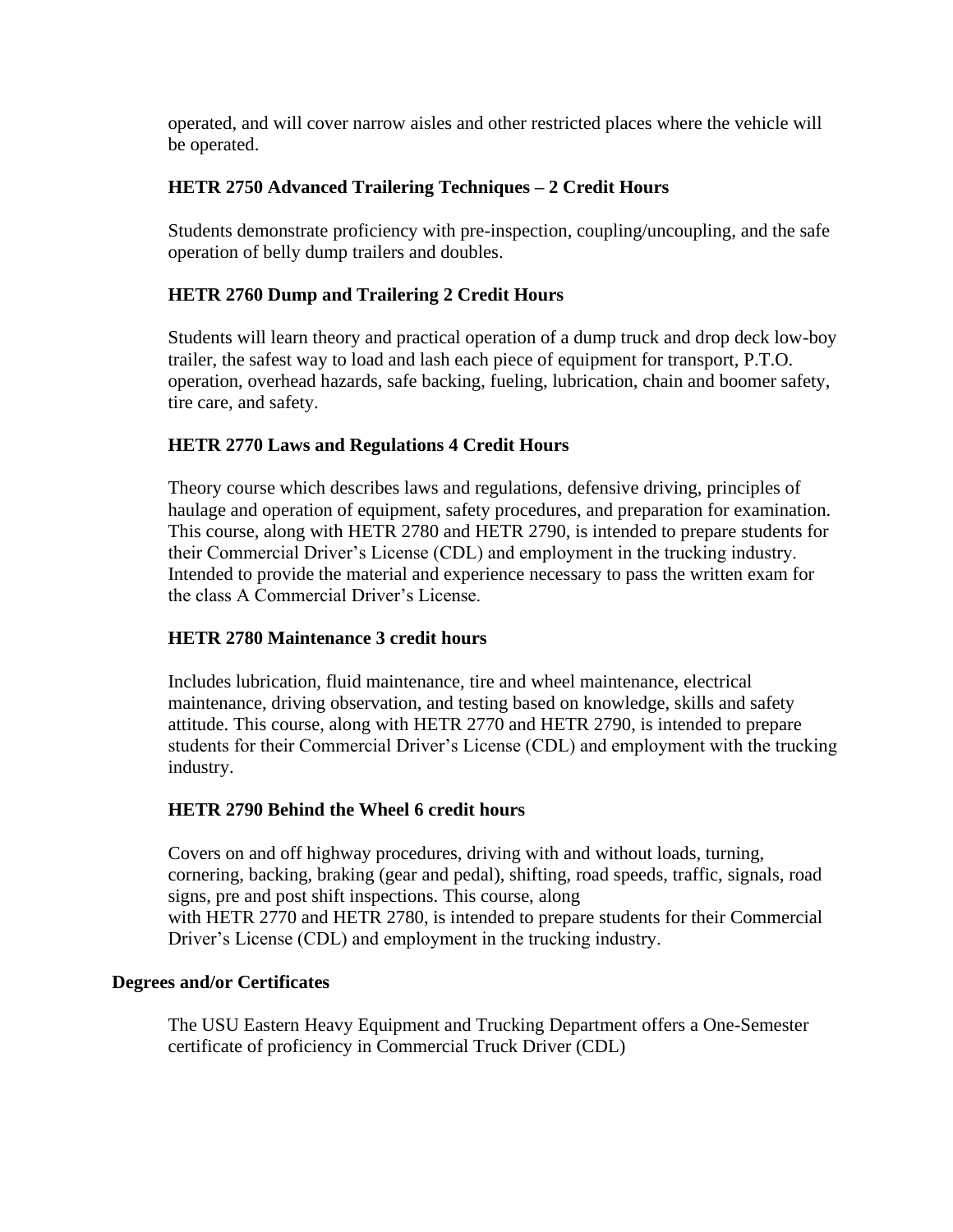## **UtahState**University**Eastern** Certificate of Completion in General Technology *Commercial Truck Driver (CDL)*

| Last Name: | First Name:              | A#:                    |
|------------|--------------------------|------------------------|
| Advisor:   | <b>Origination Date:</b> | Date of Last Revision: |

| <b>Required CDL Courses</b>                       | <b>Credit</b><br><b>Hours</b> | <b>Competency</b> | Competency | Competency<br>ш | Competen |
|---------------------------------------------------|-------------------------------|-------------------|------------|-----------------|----------|
| $\Box$ HETR 2750 – Advanced Trailering Techniques |                               |                   | v          |                 | X        |
| $\Box$ HETR 2760– Dump and Trailering             |                               |                   |            |                 | X        |
| <b>HETR 2770– Laws and Regulations</b>            |                               | X                 | v          |                 | X        |
| HETR 2780-Maintenance                             |                               | v                 | v          |                 | X        |
| HETR 2790– Behind the Wheel                       |                               | v                 |            |                 | X        |
|                                                   |                               |                   |            |                 |          |
| <b>Required Credit hours:</b>                     |                               |                   |            |                 |          |
| <b>TOTAL MINIMUM CREDIT HOURS</b>                 |                               |                   |            |                 |          |

**Competency I –** Students will be able to operate Commercial Vehicles with safety, professionalism, and proficiency **Competency II** – Students will obtain the ability to operate Commercial vehicles in diverse weather situations and difficult road conditions.

**Competency III** – Students will obtain requisite hours for state licensure and certification in accordance with Utah/Federal laws.

**Competency IV** – Students will be able to negotiate the requisite obstacles in all driving

The Department of Aviation and technical education offers this One-Semester certificate of proficiency in Heavy Equipment Operation.

### **UtahState**University**Eastern** Certificate of Completion in General Technology *Heavy Equipment Operator*

| Last Name: | First Name:              | $A#$ :                 |
|------------|--------------------------|------------------------|
| Advisor:   | <b>Origination Date:</b> | Date of Last Revision: |

| <b>Required CDL Courses</b>                        | <b>Credit</b><br><b>Hours</b> | Competency | Competency | Competency<br>ш | Competen |
|----------------------------------------------------|-------------------------------|------------|------------|-----------------|----------|
| HETR 1610 – General Maintenance                    |                               |            | v          | X               | X        |
| <b>HETR 1620–Front End Loader Operation</b>        |                               |            | v          |                 | X        |
| <b>HETR 1630– Tractor Loader Backhoe Operation</b> |                               |            | X          |                 | Х        |
| HETR 1640– Hydraulic Excavator Operation           |                               |            | X          |                 | X        |
| HETR 1650-Motor Grader Operation                   |                               |            | X          |                 | X        |
| <b>HETR</b> 1660 – Dozer Operator                  |                               | v          | v          |                 | X        |
| $\Box$ HETR 1670 – Forklift Operation              |                               |            | v          |                 | X        |
| <b>Required Credit hours:</b>                      | 16                            |            |            |                 |          |
| <b>TOTAL MINIMUM CREDIT HOURS</b>                  | 16                            |            |            |                 |          |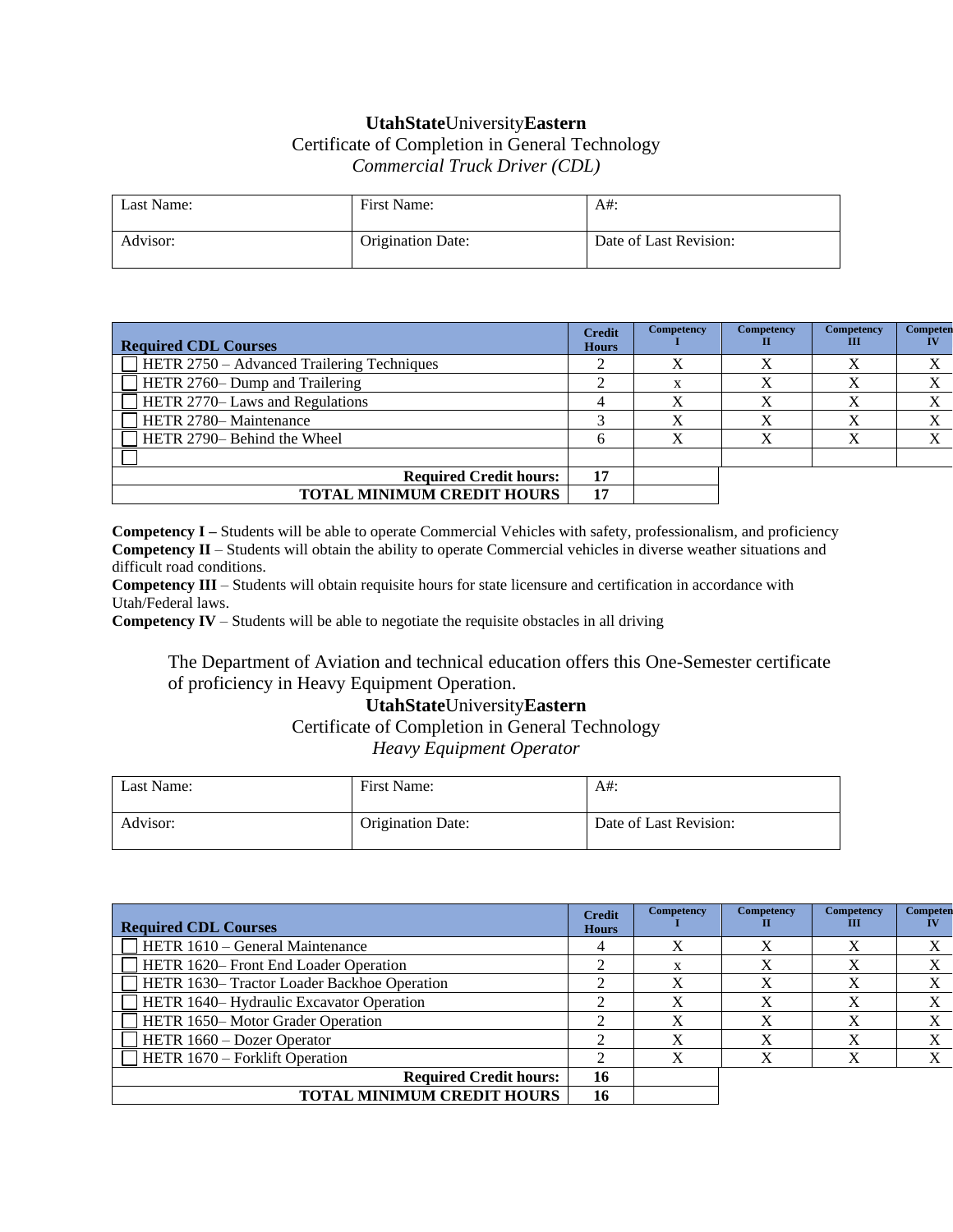**Competency I** – Students will be able to operate Heavy Equipment with safety, professionalism, and proficiency **Competency II** – Students will obtain the ability to operate Heavy Equipment in diverse weather situations and difficult work conditions with accuracy and precision.

**Competency III** – Students will be able to maintain and provide general service for their equipment. **Competency IV** – Students will be able to negotiate the requisite operations and skills requisite with equipment operation.

#### **3. Program consistency with Institutional Mission & Goals**

Student evaluations, internal (school) evaluations, Utah State Office of Education Accreditation evaluation, Utah Driver's License Division test audits, and industry demands confirm the department's role in maintaining consistency with the college's mission and goals.

#### **4. Faculty**

The CDL program instructor, Leon McElprang, Director of Instruction for Heavy Equipment and Trucking has years of work experience and is the owner and operator of McElprang Livestock. Which has cattle, equipment, and trucks in the region and tri-state area. Leon is a certified tester for the Utah State Division of Public Safety in the Driver's License Division.

Kyle McArthur is the instructor for Heavy Equipment Operation and has certifications through the State of Utah, L3, and CAT simulators. Kyle studied Animal Science and Pre-Veterinary studies with Snow College and is working through the tenure process.

### **5. Department Goals**

- Further develop a plan to attract students and build enrollment
- Develop a plan to help further job training for inmates in local detention facilities
- Create marketing material to help boost brand awareness
- Continually upgrade competency-based curriculum to help better train the students for the road
- Develop closer relationships with local and national industry partners

| <b>Enrollment Data</b> |                   |  |
|------------------------|-------------------|--|
|                        | <b>Enrollment</b> |  |
| 2015                   | 121               |  |
| 2016                   | 96                |  |
| 2017                   | 82                |  |
| 2018                   | 93                |  |
| 2019                   | 88                |  |
| 2020                   | 121               |  |
| <b>TOTAL:</b>          | 601               |  |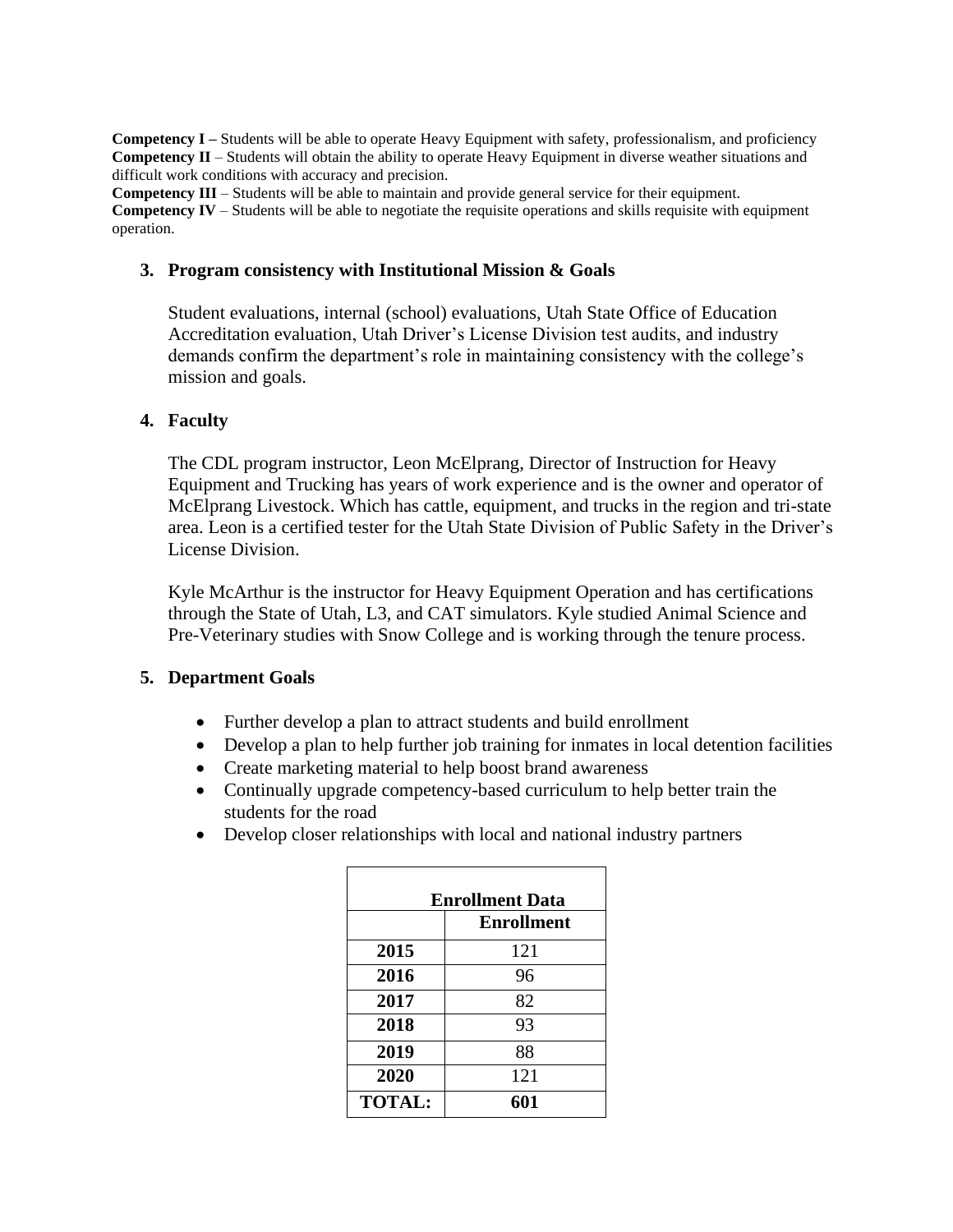#### **6. Methods of Teaching within the Department**

The department uses various successful teaching methods. All course syllabi have been evaluated with special attention on outcomes assessment and licensure. Computer based simulators to provide a more state of the art work environment and meet the needs of students safely. Course work is structured so that students can have a great experience while learning industry safety and skills.

### **7. Instructor Evaluation**

Faculty are evaluated according to school policy by students and faculty. Faculty are required to submit an annual report which states improvements made in their respective programs and list self-improvements as well as community involvement. Additional evaluations are made at special classes and workshops to ensure quality of both teaching and course content. The division chair conducts an annual personal evaluation of the faculty member including an appraisal of teaching load.

### **8. Students**

Students enrolling in this program are as diverse as the reasons for which they enroll. Almost all trade and technical programs require course work in CDL. The department has both traditional and non-traditional students enrolled in its program. In comparison to national trends and economic slowdown for other fields which have encountered difficulty in employing graduates. Many of the department graduates are successful in finding and maintaining employment. Students completing their training and licensure receive compensation well above national averages with recent graduates making over \$90,000 a year after their fifteen week training.

Students have been placed with these companies:

- Werner Trucking
- Nelson Construction
- Savage Trucking
- Barney Trucking
- KJ Trucking
- DCL Trucking
- K9 Trucking
- Swift Transport
- Knight Transport
- Robinson Trucking
- Old Dominion
- Pepsi
- Coca-Cola